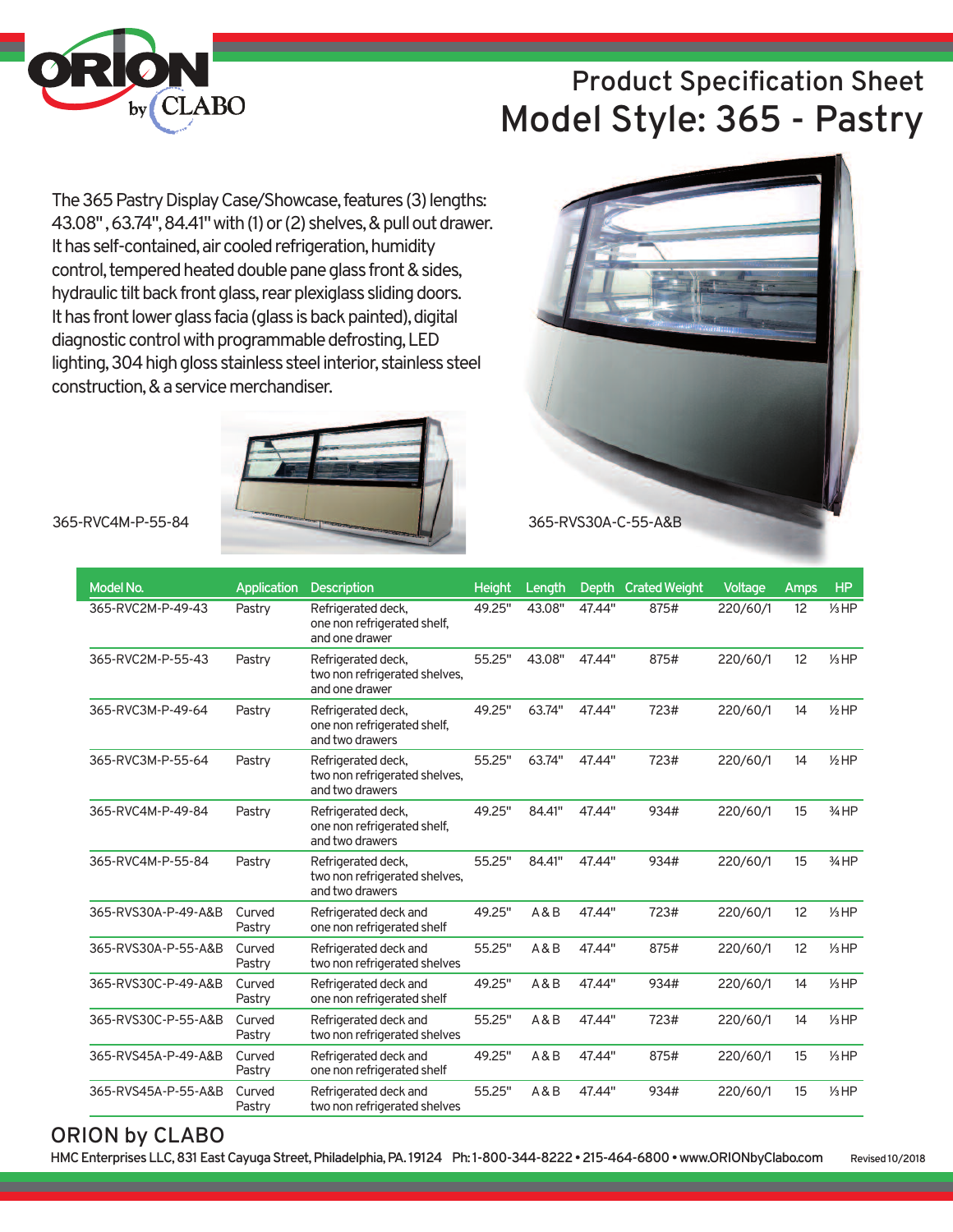

# **Product Specification Sheet Model Style: 365 - Pastry**

#### **Features**

- **AnInnovative"AllSeasonConvertible" Model**
- **Back Painted Front Glass Fascia in RAL Color Options**
- **Low Temp to Medium Temp Conversion Capability, with Retractable Glass Shelves**
- Available in Linear, 30 and 45 Degrees Curved Designs
- Two Height Profile Options: 49.25" and 55.25"
- **Low Profile Pan Display on Gelato/Ice Cream Application**
- **Tempered Double Pane Front and Side Glass**
- **Hydraulic Tilt Back Front Glass**
- **Self-Contained,AirCooledCondensingUnit**
- **GalvanizedSteelChassisConstruction**
- **Insulated/Non-CfcEcologicPolyurethaneFoam**
- **Inside Structure / High Gloss 304 Stainless Steel**
- **Tempered, Double Pane Glass**
- **Hydraulic Tilt-Back Front Glass**
- **Rear, Plexiglass Sliding Doors**
- **Standard Silver Lacquered Side Panels**
- **MultiplexingCapability**
- **Femperature Range: +38° to +41°**

#### **Optional Features**

- **Rear Sliding Double Pane Glass Doors** 
	- **Casters**
- **Granite Work Surface (Operator Side)**
- **RALCustomColorOptions**



#### **ORION by CLABO**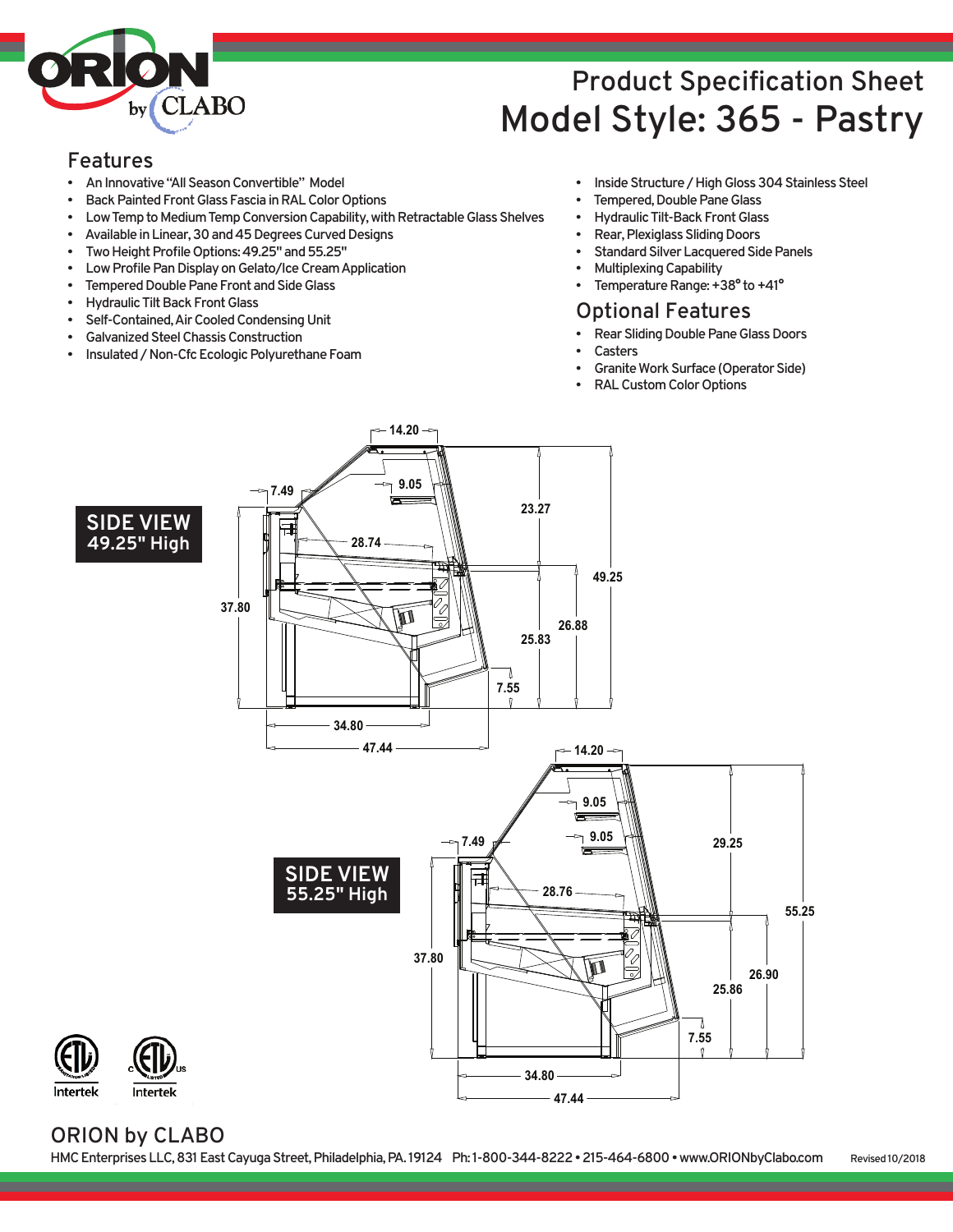by CLABO **Product Specification Sheet Model Style: 365 - Pastry 43.08" , 63.74" Length - Plan Views, Rear View, Front Views**





**49.25**

Required pastry conditions: 75˚F; 55% Relative Humidity Drawings and Specification are subject to change without notice.

Intertek

ELECTRICAL CONNECTION: Display cases are shipped with applicable junction box for hardwired installation Options exist for several NEMA configurations Plug and/or receptacle configurations are at the discreation of the electrical installer

# **ORION by CLABO**

**HMCEnterprisesLLC,831EastCayugaStreet,Philadelphia,PA. 19124 Ph: 1-800-344-8222•215-464-6800•www.ORIONbyClabo.com Revised10/2018**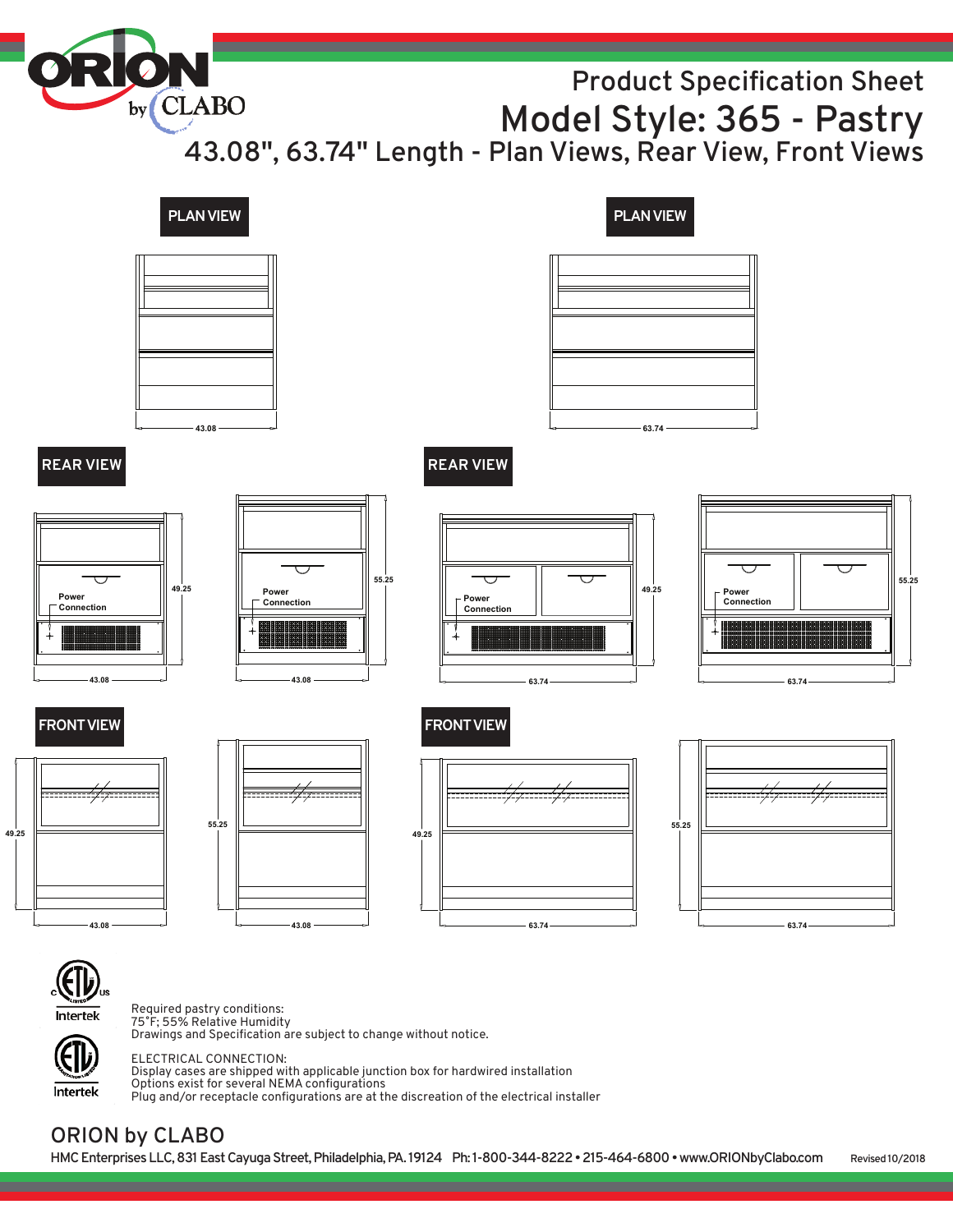by<sub>(CLABO</sub> **Product Specification Sheet Model Style: 365 - Pastry 84.41" Length - Plan Views, Rear View, Front Views**





Required pastry conditions: 75˚F; 55% Relative Humidity Drawings and Specification are subject to change without notice.

#### ELECTRICAL CONNECTION:

Display cases are shipped with applicable junction box for hardwired installation Options exist for several NEMA configurations Plug and/or receptacle configurations are at the discreation of the electrical installer

### **ORION by CLABO**